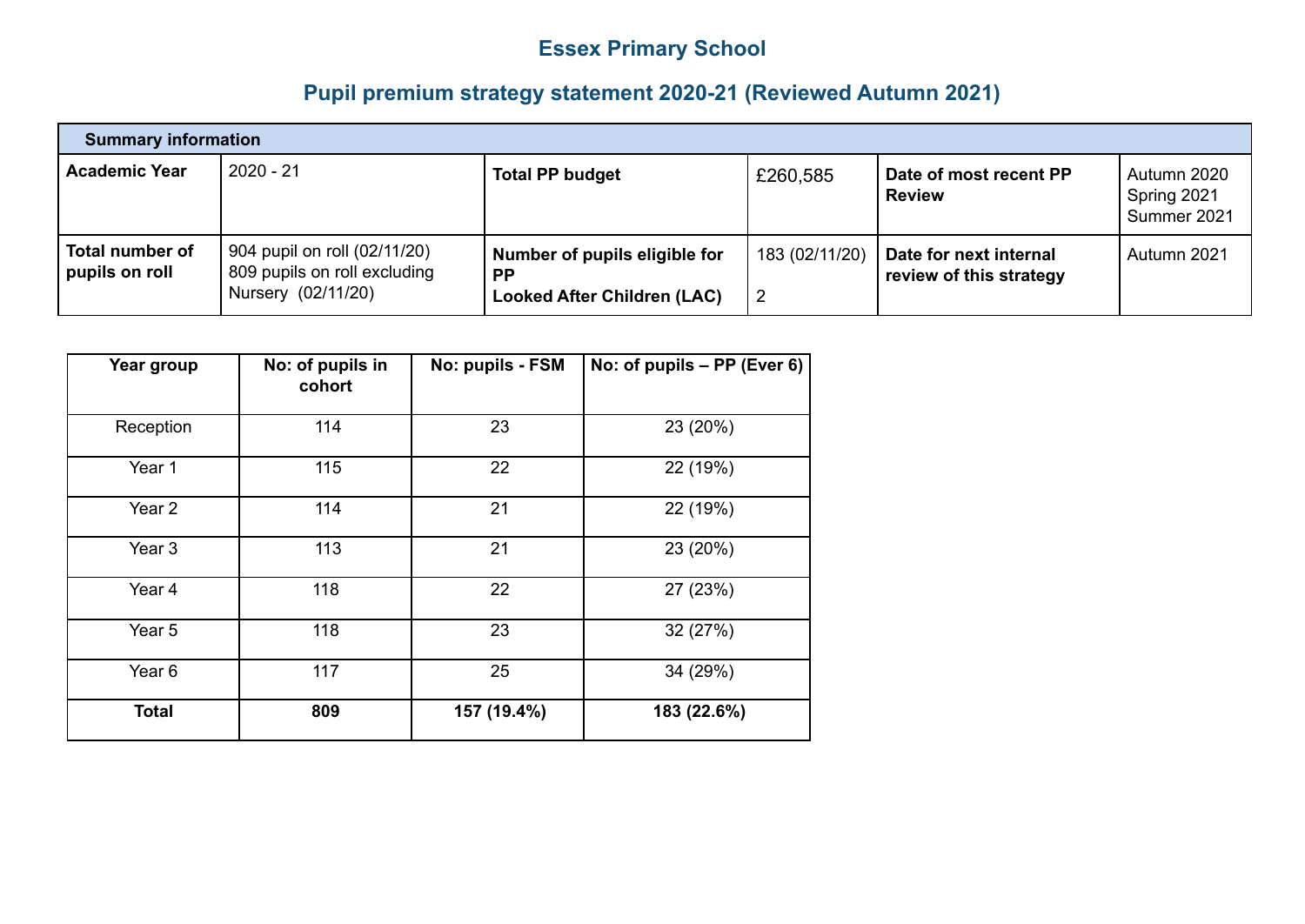|                | 1. Barriers to future attainment for pupils eligible for PP |  |  |  |
|----------------|-------------------------------------------------------------|--|--|--|
| А.             | English as an additional language (EAL)                     |  |  |  |
| В.             | Speech and language, Special Educational Needs (SEND), ASD  |  |  |  |
| C <sub>1</sub> | <b>Parental Engagement</b>                                  |  |  |  |
| D.             | Deprivation & Housing                                       |  |  |  |

|    | 2. Desired outcomes                                                                                                                                                                                                                                                                  |  |  |  |  |
|----|--------------------------------------------------------------------------------------------------------------------------------------------------------------------------------------------------------------------------------------------------------------------------------------|--|--|--|--|
| А. | Close the attainment gap between those eligible for PP and those not - Measure through termly data analysis, pupil voice, monitoring of lessons<br>and pupil progress meetings.                                                                                                      |  |  |  |  |
| В. | Maximum possible progress for pupils at all levels, with a greater focus on pupils with SEND and the low attainers - Measure through termly data<br>(MAPP/ P-scales), pupil progress meetings, pupil voice and observations.                                                         |  |  |  |  |
| C. | Engage families (Parents / Carers) and provide extended provision – Measure through parent questionnaires, pupil attendance and punctuality data,<br>parent consultation meetings (3 times a year) and parent workshop attendance, end of year outcomes and pupil progress meetings. |  |  |  |  |

| 3. Planned expenditure                            |                                                                                                                                                                                                                                                                                                                                                                                                                                                                                                        |                      |                                                                                                                                                                                                                             |  |  |
|---------------------------------------------------|--------------------------------------------------------------------------------------------------------------------------------------------------------------------------------------------------------------------------------------------------------------------------------------------------------------------------------------------------------------------------------------------------------------------------------------------------------------------------------------------------------|----------------------|-----------------------------------------------------------------------------------------------------------------------------------------------------------------------------------------------------------------------------|--|--|
| <b>Quality of teaching for all</b>                |                                                                                                                                                                                                                                                                                                                                                                                                                                                                                                        |                      |                                                                                                                                                                                                                             |  |  |
| <b>Desired outcome</b>                            | Approach/Rationale and Ensure implementation                                                                                                                                                                                                                                                                                                                                                                                                                                                           | <b>Staff</b><br>lead | <b>Review and Impact</b>                                                                                                                                                                                                    |  |  |
| Improved progress<br>and attainment in<br>Reading | Whole school CPD on Reading, Grammar & Phonics<br>Ongoing timetabled Reading Sessions and a check-in/out<br>system for reading books to improve reading<br>stamina/sustained reading at home and school.<br>Maintain the Reciprocal Reading expectations with<br>increasing focus on inference questions to improve children's<br>comprehension and awareness of genres<br>Parental involvement (year group expectation meetings,<br>parent workshops)<br>Further develop vocabulary across the school | BS/<br><b>SH</b>     | Observations and ongoing learning walks throughout<br>the year for Guided Reading demonstrate high quality<br>teaching of reading.<br>Whole school summer data reflects Reading targets<br>broadly met for all year groups. |  |  |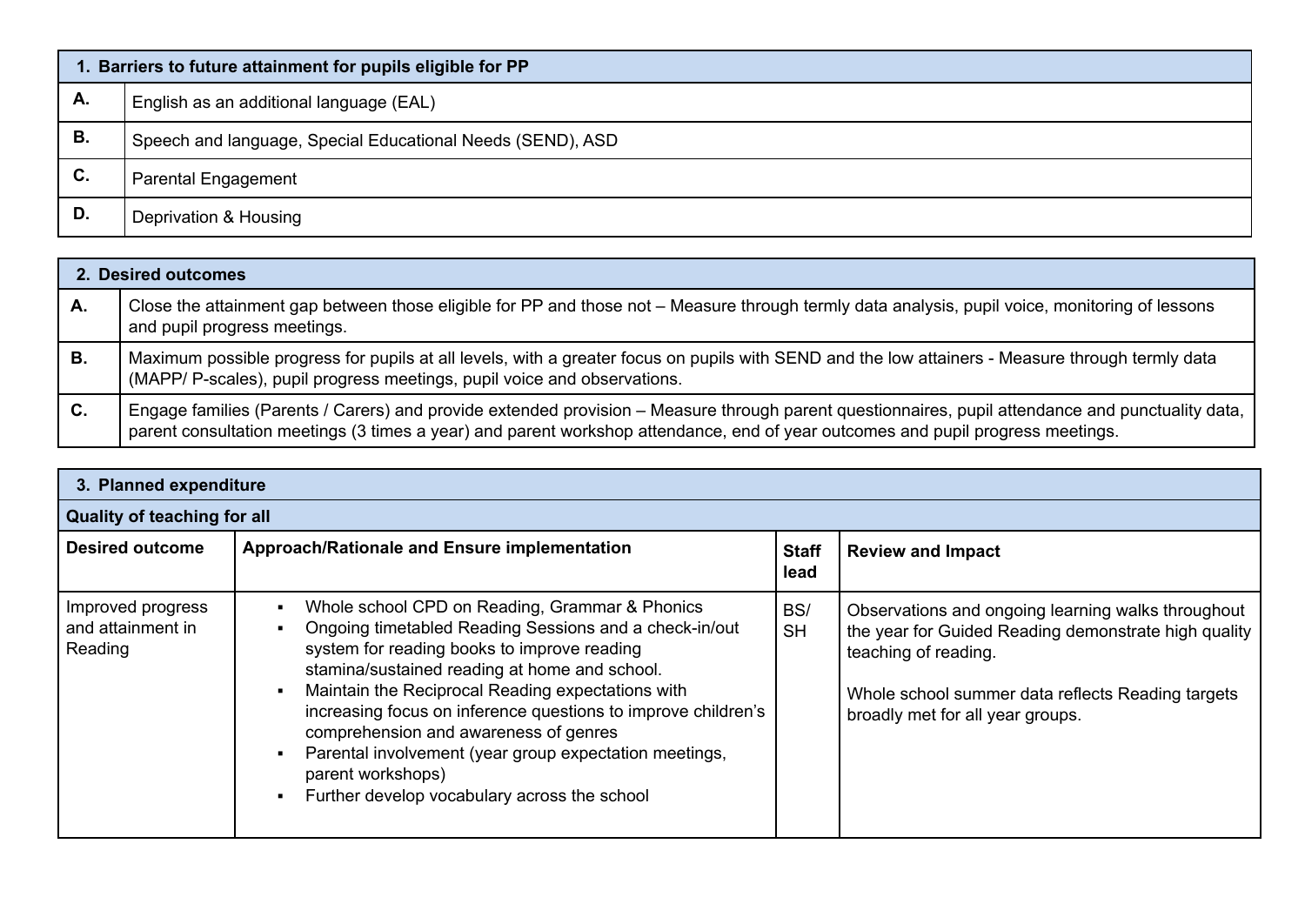| Improve progress<br>and attainment in<br>Writing                                         | High quality English lessons with a greater focus modelling<br>$\blacksquare$<br>writing<br>Ongoing staff CPD<br>Half termly whole school writing task followed by moderation<br>of writing to ensure consistency and progression across<br>school<br>Writing planning linked with topic theme<br><b>EMA projects for Writing</b>                                                                                                 | BS/<br><b>SH</b> | English lesson observations and learning walks<br>demonstrate high quality teaching of writing across<br>whole school<br>End of KS writing data (Teacher assessment Summer<br>2021)<br>KS1 - 78% pupils achieved ES<br>KS2 - 75% pupils achieved ES                                                                                                                                                                      |
|------------------------------------------------------------------------------------------|-----------------------------------------------------------------------------------------------------------------------------------------------------------------------------------------------------------------------------------------------------------------------------------------------------------------------------------------------------------------------------------------------------------------------------------|------------------|--------------------------------------------------------------------------------------------------------------------------------------------------------------------------------------------------------------------------------------------------------------------------------------------------------------------------------------------------------------------------------------------------------------------------|
| Improve progress<br>and attainment in<br><b>Maths</b>                                    | Whole school CPD (MNP, teaching of times tables)<br>Teachers to implement strategies based on MNP training<br>received (use CPA approach in teaching)<br>Staff to embed RR strategies for problem solving questions<br>in Maths                                                                                                                                                                                                   | BS/<br>AK        | Spring observations of live zoom sessions<br>demonstrate high quality teaching of Maths across<br>the whole school.<br>Maths CPD (Inset) delivered in the Spring term<br>support staff to develop subject knowledge for the<br>teaching and learning of MNP. All teaching staff feel<br>more confident in delivering the MNP sessions and<br>support staff have a better understanding of how to<br>support pupils best. |
| Improve progress<br>and attainment in all<br>subjects related to<br>the whole curriculum | Educational visits accessible to all pupils. Experiences for<br>$\blacksquare$<br>pupils to broaden and enhance the curriculum.<br>Subsidising Educational Visits eg. Fairplay House visit on site,<br>Visit to Cambridge University, Houses of Parliament,<br>Commonwealth Music events, Visits abroad depending on<br>government guidance<br>Pupils should not be omitted from educational visits based on<br>financial reasons | Al/<br><b>CM</b> | Educational visits did not take place during the<br>Autumn and Spring term due to Covid-19<br>restrictions.<br>Commonwealth music sessions took place via zoom,<br>pupils experienced working with other schools and<br>external musicians.<br>Fairplay house activities took place on the school site<br>for year 5, pupils took part in a variety of team<br>building activities and developed appropriate skills.     |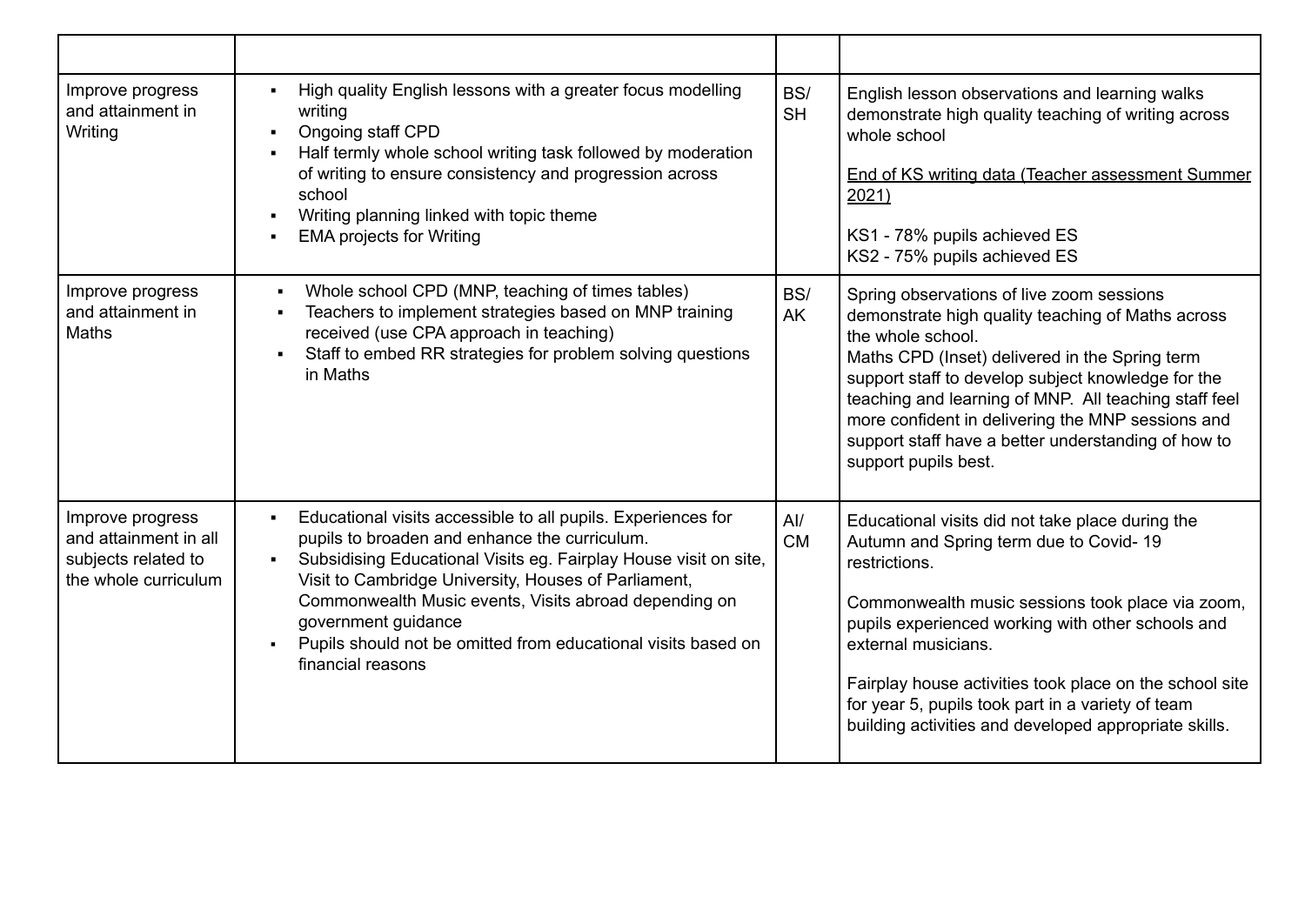| <b>Improve Speaking</b><br>and listening skills                                | Box Clever in EYFS<br>S&L therapist support<br>S&L interventions<br>$\blacksquare$<br><b>Debating Club</b><br>$\blacksquare$<br>Target Pupils with communication needs<br>$\blacksquare$<br>Develop Earliest intervention practice<br>$\blacksquare$<br>Ensure consistency from all staff in the teaching and learning<br>of communication skills. | AI/<br><b>CM</b>     | Language Enrichment Groups (LEG) - led by trained<br>TA and overseen by speech and language therapists.<br>LEG programme has been introduced (devised by<br>speech and language service). New pupils have been<br>identified as having speech and language difficulties<br>and have joined these groups.<br>Speech and language therapists have assessed<br>newly identified children and provided<br>recommendations, strategies and resources to be<br>used within class.<br>Speech and language therapists have met with<br>parents on a 1:1 basis to share assessment findings,<br>share strategies and resources to be used at home.<br>They have also met with parents to review progress.<br>Debate Club was conducted via zoom during the<br>remote learning period and then sessions continued<br>on site. Pupils took part in competitions via zoom<br>during the summer term, they have developed<br>confidence in speaking and a range of skills on how<br>to present their opinions confidently using rich<br>vocabulary. |
|--------------------------------------------------------------------------------|----------------------------------------------------------------------------------------------------------------------------------------------------------------------------------------------------------------------------------------------------------------------------------------------------------------------------------------------------|----------------------|----------------------------------------------------------------------------------------------------------------------------------------------------------------------------------------------------------------------------------------------------------------------------------------------------------------------------------------------------------------------------------------------------------------------------------------------------------------------------------------------------------------------------------------------------------------------------------------------------------------------------------------------------------------------------------------------------------------------------------------------------------------------------------------------------------------------------------------------------------------------------------------------------------------------------------------------------------------------------------------------------------------------------------------|
|                                                                                | Total budgeted cost   £72,548.60                                                                                                                                                                                                                                                                                                                   |                      |                                                                                                                                                                                                                                                                                                                                                                                                                                                                                                                                                                                                                                                                                                                                                                                                                                                                                                                                                                                                                                        |
| <b>Targeted support</b>                                                        |                                                                                                                                                                                                                                                                                                                                                    |                      |                                                                                                                                                                                                                                                                                                                                                                                                                                                                                                                                                                                                                                                                                                                                                                                                                                                                                                                                                                                                                                        |
| <b>Desired outcome</b>                                                         | Approach / Rationale and Ensure implementation                                                                                                                                                                                                                                                                                                     | <b>Staff</b><br>lead | <b>Review and Impact</b>                                                                                                                                                                                                                                                                                                                                                                                                                                                                                                                                                                                                                                                                                                                                                                                                                                                                                                                                                                                                               |
| Narrow the<br>achievement gap of<br>PP pupils in reading,<br>writing and Maths | Small group English and Maths sessions in year groups<br>taught by AHTs/DHT (KS 1 & 2)<br>Small group interventions taught by teaching staff in year<br>groups /bubbles. All year group have allocated additional staff<br>Guided Reading in Years 5 & 6 taught by AHT<br>$\blacksquare$<br>Guided Reading in Years 3 & 4 taught by AHT            | AI/<br><b>CM</b>     | <b>Review:</b><br>Due to Covid-19 restrictions and lockdown period<br>Spring interventions did not take place.<br>Impact:<br>Whole School Summer term data shows progress                                                                                                                                                                                                                                                                                                                                                                                                                                                                                                                                                                                                                                                                                                                                                                                                                                                              |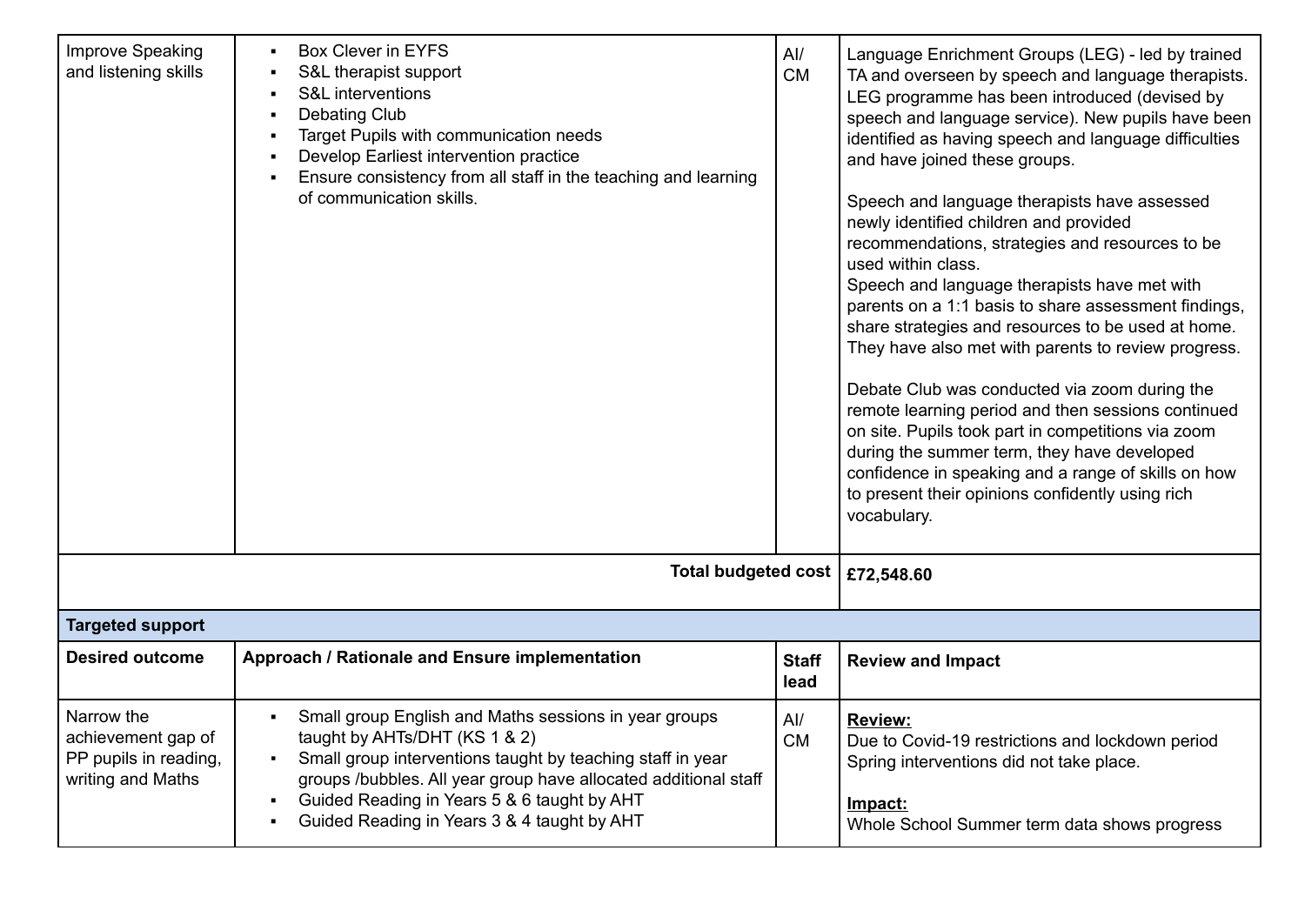|                     | Saturday School for Year 2 and Year 6<br>$\blacksquare$<br>Experienced English Graduate to work on GPS in year 6<br>$\blacksquare$<br>(Spring term)<br>Reading Recovery sessions delivered in Year 1<br>$\blacksquare$ | (2021)                         |                                         | KS 1 - Year 2 Teacher Assessment Results |
|---------------------|------------------------------------------------------------------------------------------------------------------------------------------------------------------------------------------------------------------------|--------------------------------|-----------------------------------------|------------------------------------------|
|                     |                                                                                                                                                                                                                        | <b>KS1</b>                     | <b>Essex Primary School- 115 pupils</b> |                                          |
|                     |                                                                                                                                                                                                                        |                                | <b>Expected Standard</b><br>(Target)    | <b>Greater Depth</b><br>(Target)         |
|                     |                                                                                                                                                                                                                        | <b>Reading</b>                 | 77% (80%)                               | 22% (18%)                                |
|                     |                                                                                                                                                                                                                        | <b>Writing</b>                 | 77% (80%)                               | 19% (18%)                                |
|                     |                                                                                                                                                                                                                        | <b>Maths</b>                   | 75% (80%)                               | 23% (20%)                                |
|                     |                                                                                                                                                                                                                        | <b>Science</b>                 | 77% (82%)                               | 18% (20%)                                |
|                     |                                                                                                                                                                                                                        | <b>RWM-</b><br><b>Combined</b> | 75% (75%)                               | 16 % (15%)                               |
|                     |                                                                                                                                                                                                                        | <b>Phonics</b>                 | 81% (85%)                               |                                          |
|                     |                                                                                                                                                                                                                        | (2021)<br>KS <sub>2</sub>      | <b>Essex Primary School-110 pupils</b>  |                                          |
|                     |                                                                                                                                                                                                                        |                                | <b>Expected Standard</b><br>(Target)    | <b>Greater Depth</b><br>(Target)         |
|                     |                                                                                                                                                                                                                        | <b>Reading</b>                 | 78% (78%)                               | 33% (30%)                                |
|                     |                                                                                                                                                                                                                        | <b>Writing</b>                 | 82% (80%)                               | 25% (20%)                                |
|                     |                                                                                                                                                                                                                        | <b>GPS</b>                     | 81% (80%)                               | 46% (50%)                                |
|                     |                                                                                                                                                                                                                        | <b>Maths</b>                   | 82% (80%)                               | 30% (30%)                                |
|                     |                                                                                                                                                                                                                        | <b>Science</b>                 | 83% (82%)                               | 29% (30%)                                |
|                     |                                                                                                                                                                                                                        | <b>RWM-</b><br><b>Combined</b> | 70% (70%)                               | 15% (18%)                                |
|                     |                                                                                                                                                                                                                        |                                |                                         |                                          |
|                     | Total budgeted cost                                                                                                                                                                                                    | £276,859.90                    |                                         |                                          |
| i. Other approaches |                                                                                                                                                                                                                        |                                |                                         |                                          |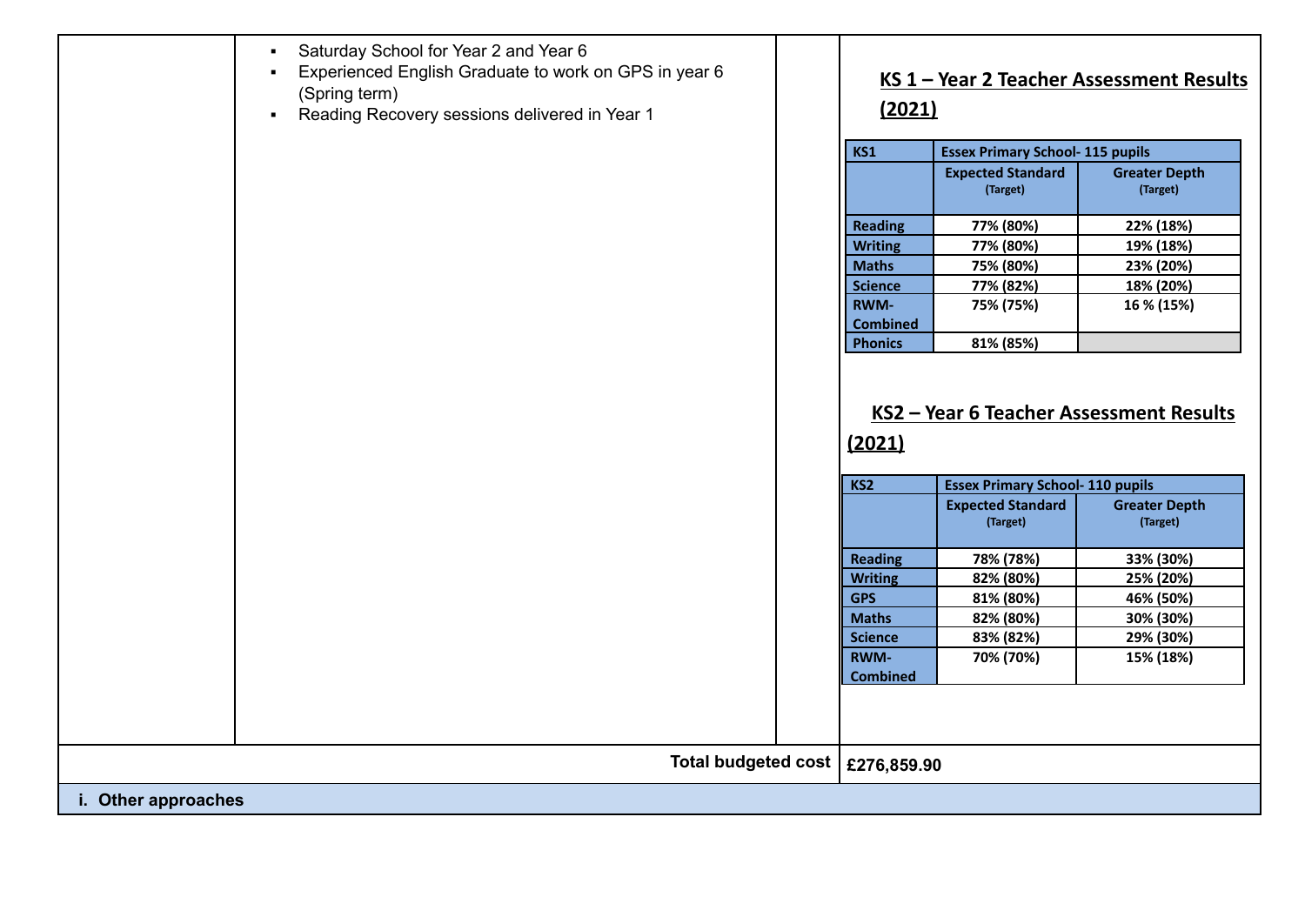| <b>Desired outcome</b>                                                                      | Approach<br><b>Rationale and Ensure implementation</b>                                                                                                                                                                                                                                                                                  | <b>Staff</b><br>lead | <b>Review and Impact</b>                                                                                                                                                                                                                                                                                                                                                                                                                                                                                                                                                                                                                                                                                                                                                                                                                                                                                                                                                                                                |
|---------------------------------------------------------------------------------------------|-----------------------------------------------------------------------------------------------------------------------------------------------------------------------------------------------------------------------------------------------------------------------------------------------------------------------------------------|----------------------|-------------------------------------------------------------------------------------------------------------------------------------------------------------------------------------------------------------------------------------------------------------------------------------------------------------------------------------------------------------------------------------------------------------------------------------------------------------------------------------------------------------------------------------------------------------------------------------------------------------------------------------------------------------------------------------------------------------------------------------------------------------------------------------------------------------------------------------------------------------------------------------------------------------------------------------------------------------------------------------------------------------------------|
| Increased resilience<br>of pupils (SEMH)<br>and raised<br>attainment and<br>progress levels | School Psychotherapist works with pupils on 1:1 level<br>$\blacksquare$<br>Small group drama sessions in Spring term to meet the needs<br>of pupils experiencing behavioural, social and /or emotional<br>difficulties<br>School counsellor supports parents/families (by phone or on<br>site)<br>Smooth transition to secondary school | TD/CM                | The School Psychotherapist has worked with<br>targeted pupils to address social, emotional, mental<br>health needs. Pupils attending sessions have<br>engaged positively and progress made with their<br>identified needs. Pupils have the opportunity to talk<br>through their feelings and emotions and any<br>difficulties they are experiencing in a safe space with<br>an experienced professional. This has had a positive<br>effect on pupil's well being. Strategies have been<br>given to pupils to use at school and at home to help<br>to reduce those barriers to learning resulting from<br>difficulties they are experiencing e.g. the loss of a<br>parent, separation of parents.<br>The School Psychotherapist works closely with<br>parents with the aim of addressing the concerns in<br>the family environment, through the sharing of<br>strategies and providing an understanding of areas<br>of difficulty and challenges the pupils are<br>experiencing.<br>Pupils have made very good progress. |
| Further develop<br>behaviour for<br>learning - Pastoral<br>support                          | LMs (Learning Mentors) to monitor behaviour for learning and<br>removing barriers to learning.<br>LMs to work with vulnerable families.<br>LMs to monitor pupils' well-being and raising family<br>aspirations.                                                                                                                         | TD/SM                | LM have focused on making welfare calls and<br>following up on pupils to ensure high attendance for<br>remote learning during the spring term 2021.<br>LM have worked with targeted vulnerable pupils<br>during holiday periods and during school lockdown<br>closures.                                                                                                                                                                                                                                                                                                                                                                                                                                                                                                                                                                                                                                                                                                                                                 |